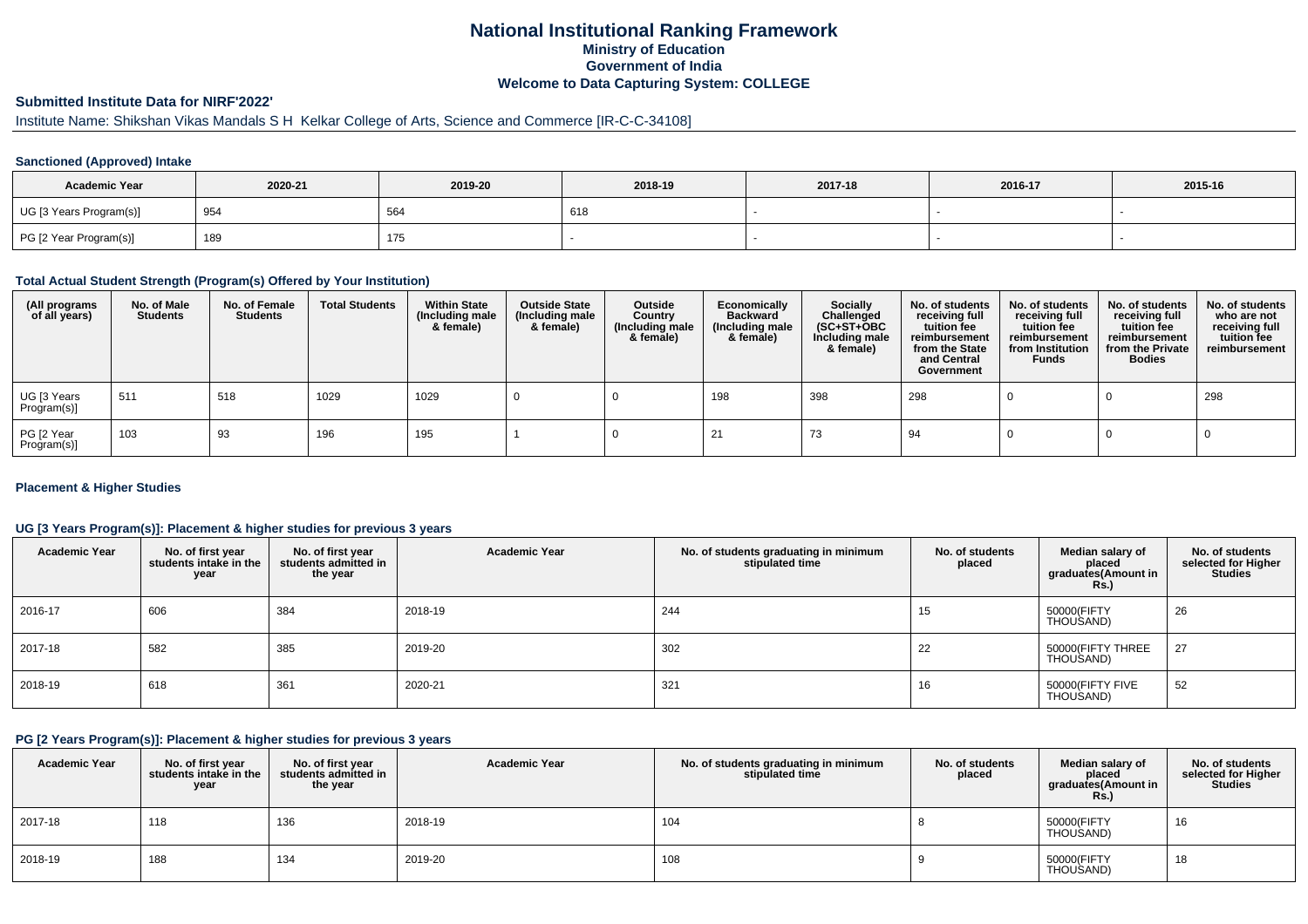|  | 2019-20 | . | 102 | 2020-21 | 10C |  | 50000(FIFT<br>.<br>THOUSAND) |  |
|--|---------|---|-----|---------|-----|--|------------------------------|--|
|--|---------|---|-----|---------|-----|--|------------------------------|--|

### **Financial Resources: Utilised Amount for the Capital expenditure for previous 3 years**

| <b>Academic Year</b>                                                                            | 2020-21                                                     | 2019-20                                                                                              | 2018-19                                                  |
|-------------------------------------------------------------------------------------------------|-------------------------------------------------------------|------------------------------------------------------------------------------------------------------|----------------------------------------------------------|
|                                                                                                 | <b>Utilised Amount</b>                                      | <b>Utilised Amount</b>                                                                               | <b>Utilised Amount</b>                                   |
|                                                                                                 |                                                             | Annual Capital Expenditure on Academic Activities and Resources (excluding expenditure on buildings) |                                                          |
| Library                                                                                         | 104771 (One Lakh Four Thousand Seven Hundred Seventy<br>one | 140286 (One Lahk Forty Thousand Two Hundred Eightysix)                                               | 132430 (One Lakh Thirtytwo thousand Four Hundred Thirty) |
| New Equipment for Laboratories                                                                  | 23725 (Twenty Three Thousand Seven Hundred Twenty five)     | 0 (Zero)                                                                                             | 0 (Zero)                                                 |
| Other expenditure on creation of Capital Assets (excluding<br>expenditure on Land and Building) | 0 (Zero)                                                    | 39250 (Thirty Nine Thousand Two Hundred Fifty)                                                       | 0 (Zero)                                                 |

### **Financial Resources: Utilised Amount for the Operational expenditure for previous 3 years**

| <b>Academic Year</b>                                                                                                                                                                            | 2020-21                                                                 | 2019-20                                                                 | 2018-19                                                       |
|-------------------------------------------------------------------------------------------------------------------------------------------------------------------------------------------------|-------------------------------------------------------------------------|-------------------------------------------------------------------------|---------------------------------------------------------------|
|                                                                                                                                                                                                 | <b>Utilised Amount</b>                                                  | <b>Utilised Amount</b>                                                  | <b>Utilised Amount</b>                                        |
|                                                                                                                                                                                                 |                                                                         | <b>Annual Operational Expenditure</b>                                   |                                                               |
| Salaries (Teaching and Non Teaching staff)                                                                                                                                                      | 55123349 (Five Core Fifty One Lakh Twenty Three Thousand<br>Forty Nine) | 4773560 (Forty Seven Lakh Seventy Three Thousand Five<br>Hundred Sixty) | 4052940 (Forty Lakh Fifty Two Thousand Nine Hundred Forty)    |
| Maintenance of Academic Infrastructure or consumables and<br>other running expenditures (excluding maintenance of hostels<br>and allied services, rent of the building, depreciation cost, etc) | 182976 (One Lakh Eighty Two thousand Nine Hundred<br>Seventy Six)       | 122896 (One Lakh Twenty Two Thousand Eight Hundred<br>Ninety Six)       | 211633 (Two Lakh Eleven Thousand Six Hundred Thirty<br>Three) |
| Seminars/Conferences/Workshops                                                                                                                                                                  | 0 (Zero)                                                                | 0 (Zero)                                                                | 0 (Zero)                                                      |

### **PCS Facilities: Facilities of physically challenged students**

| 1. Do your institution buildings have Lifts/Ramps?                                                                                                         | Yes, less than 40% of the buildings |
|------------------------------------------------------------------------------------------------------------------------------------------------------------|-------------------------------------|
| 2. Do your institution have provision for walking aids, including wheelchairs and transportation from one building to another for<br>handicapped students? | Yes                                 |
| 3. Do your institution buildings have specially designed toilets for handicapped students?                                                                 | Yes, less than 40% of the buildings |

#### **Faculty Details**

| Srno | Name                                 | Age | Designation                | Gender | Qualification | <b>Experience (In</b><br>Months) | <b>Currently working</b><br>with institution? | <b>Joining Date</b> | <b>Leaving Date</b> | <b>Association type</b> |
|------|--------------------------------------|-----|----------------------------|--------|---------------|----------------------------------|-----------------------------------------------|---------------------|---------------------|-------------------------|
|      | DR KAMAT<br>MAHENDRA<br>MADHAV       | 51  | <b>Assistant Professor</b> | Male   | Ph.D          | 357                              | Yes                                           | 07-09-1991          | $-$                 | Regular                 |
| 2    | <b>RAUT PRASHANT</b><br>ARJUN        | 55  | <b>Assistant Professor</b> | Male   | M.A           | 336                              | Yes                                           | 08-07-1993          | $\sim$              | Regular                 |
| 3    | DAPTARDAR<br>NAGESH SHARAD           | 53  | <b>Assistant Professor</b> | Male   | M.Sc.         | 324                              | Yes                                           | 18-07-1994          | $-$                 | Regular                 |
| 4    | KUNURE<br>VIJAYKUMAR<br><b>BHIVA</b> | 55  | Associate Professor        | Male   | Ph.D          | 359                              | Yes                                           | 19-08-1991          | $\sim$              | Regular                 |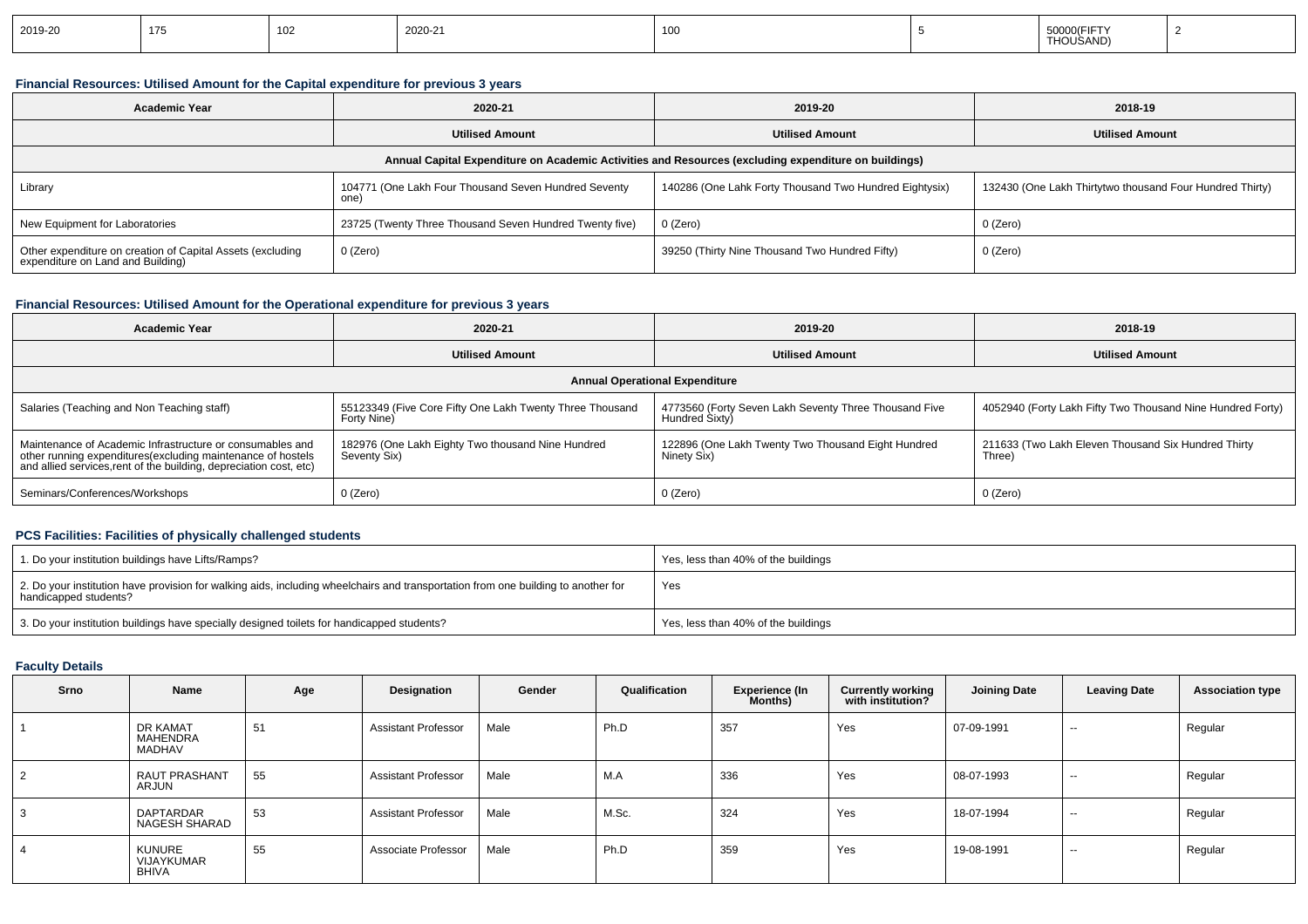| $5\phantom{.0}$ | <b>BAPAT AVINASH</b><br><b>VINAYAK</b>               | 58 | Associate Professor        | Male   | M.Sc.           | 372 | Yes | 05-07-1990 | --                       | Regular             |
|-----------------|------------------------------------------------------|----|----------------------------|--------|-----------------|-----|-----|------------|--------------------------|---------------------|
| 6               | KESARKAR<br>SANTOSH<br><b>VISHNUPANT</b>             | 57 | <b>Assistant Professor</b> | Male   | M.Sc.           | 358 | Yes | 01-07-1991 | $\sim$                   | Regular             |
| $\overline{7}$  | <b>SIRSATHE</b><br><b>SHRIKANT</b><br><b>VIKRANT</b> | 42 | Associate Professor        | Male   | Ph.D            | 214 | Yes | 28-09-2003 | $\overline{\phantom{a}}$ | Regular             |
| 8               | DAHIBAVKAR<br><b>SACHIN</b><br>SHANTARAM             | 43 | <b>Assistant Professor</b> | Male   | <b>SET</b>      | 47  | Yes | 01-08-2017 | $\sim$                   | Regular             |
| 9               | DR WANKHADE<br><b>NILESH</b><br><b>MOHANRAO</b>      | 35 | <b>Assistant Professor</b> | Male   | Ph.D            | 131 | Yes | 06-08-2010 | --                       | Regular             |
| 10              | DR PARULEKAR<br><b>GURUDEV</b><br><b>TULSIDAS</b>    | 53 | <b>Assistant Professor</b> | Male   | Ph.D            | 224 | Yes | 16-11-1992 | --                       | Regular             |
| 11              | <b>BALWAN VIMAL</b><br><b>DATTATRAY</b>              | 60 | Associate Professor        | Female | M.Sc.           | 370 | Yes | 11-08-1990 | ⊷.                       | Regular             |
| 12              | <b>BHENKI</b><br>CHANDRAKANT<br>DATTATRAY            | 51 | <b>Assistant Professor</b> | Male   | Ph.D            | 344 | Yes | 16-11-1992 | $\overline{\phantom{a}}$ | Regular             |
| 13              | KHARAT SUHAS<br>SAKHARAM                             | 35 | <b>Assistant Professor</b> | Male   | M.COM           | 49  | Yes | 19-06-2017 | --                       | Regular             |
| 14              | DR SURVASE<br>LAXMAN<br><b>SHAMRAO</b>               | 50 | <b>Assistant Professor</b> | Male   | Ph.D            | 299 | Yes | 16-07-1996 | --                       | Regular             |
| 15              | DR MANE TANAJI<br>BALKRUSHANA                        | 58 | Associate Professor        | Male   | Ph.D            | 348 | Yes | 20-06-1992 | $\sim$                   | Regular             |
| 16              | DR DHERE<br>SUNETRA LAXMAN                           | 35 | <b>Assistant Professor</b> | Female | Ph.D            | 93  | Yes | 25-10-2013 | $\sim$                   | Regular             |
| 17              | PATIL SHIVAJI<br>SHAMRAV                             | 59 | Associate Professor        | Male   | M.A.(Economics) | 432 | Yes | 11-07-1985 | $\sim$                   | Regular             |
| 18              | <b>KAMBLE PRALHAD</b><br><b>NAMDEV</b>               | 40 | <b>Assistant Professor</b> | Male   | M. Phil         | 156 | Yes | 16-06-2008 | $\overline{\phantom{a}}$ | Regular             |
| 19              | DR JAMBALE<br>SUKHADA<br><b>MANGESH</b>              | 56 | Associate Professor        | Female | Ph.D            | 372 | Yes | 10-07-1990 | --                       | Regular             |
| 20              | <b>BHOSALE VASANT</b><br><b>BAHUSAHEB</b>            | 58 | Associate Professor        | Female | M.A             | 384 | Yes | 19-06-1989 | ⊷.                       | Regular             |
| 21              | DR KAJALE VIJAY<br>SHRIRANG                          | 58 | Associate Professor        | Male   | Ph.D            | 275 | Yes | 12-06-1988 |                          | Regular             |
| 22              | DR TAYADE<br>SANJAY BHASKAR                          | 49 | <b>Assistant Professor</b> | Male   | Ph.D            | 216 | Yes | 09-06-2003 | ш.                       | Regular             |
| 23              | KANDALGAONKAR<br>YOGITA SHIVAJI                      | 28 | <b>Assistant Professor</b> | Female | M.Sc.           | 49  | Yes | 15-06-2017 | Щ,                       | Adhoc / Contractual |
| 24              | JOSHI MUGDHA<br>TANMAY                               | 28 | <b>Assistant Professor</b> | Female | M.Sc.           | 83  | Yes | 12-08-2015 | Щ,                       | Adhoc / Contractual |
| 25              | <b>TELI SANDIP</b><br>SHIVRAM                        | 32 | <b>Assistant Professor</b> | Male   | M.COM           | 35  | Yes | 02-07-2018 | щ.                       | Adhoc / Contractual |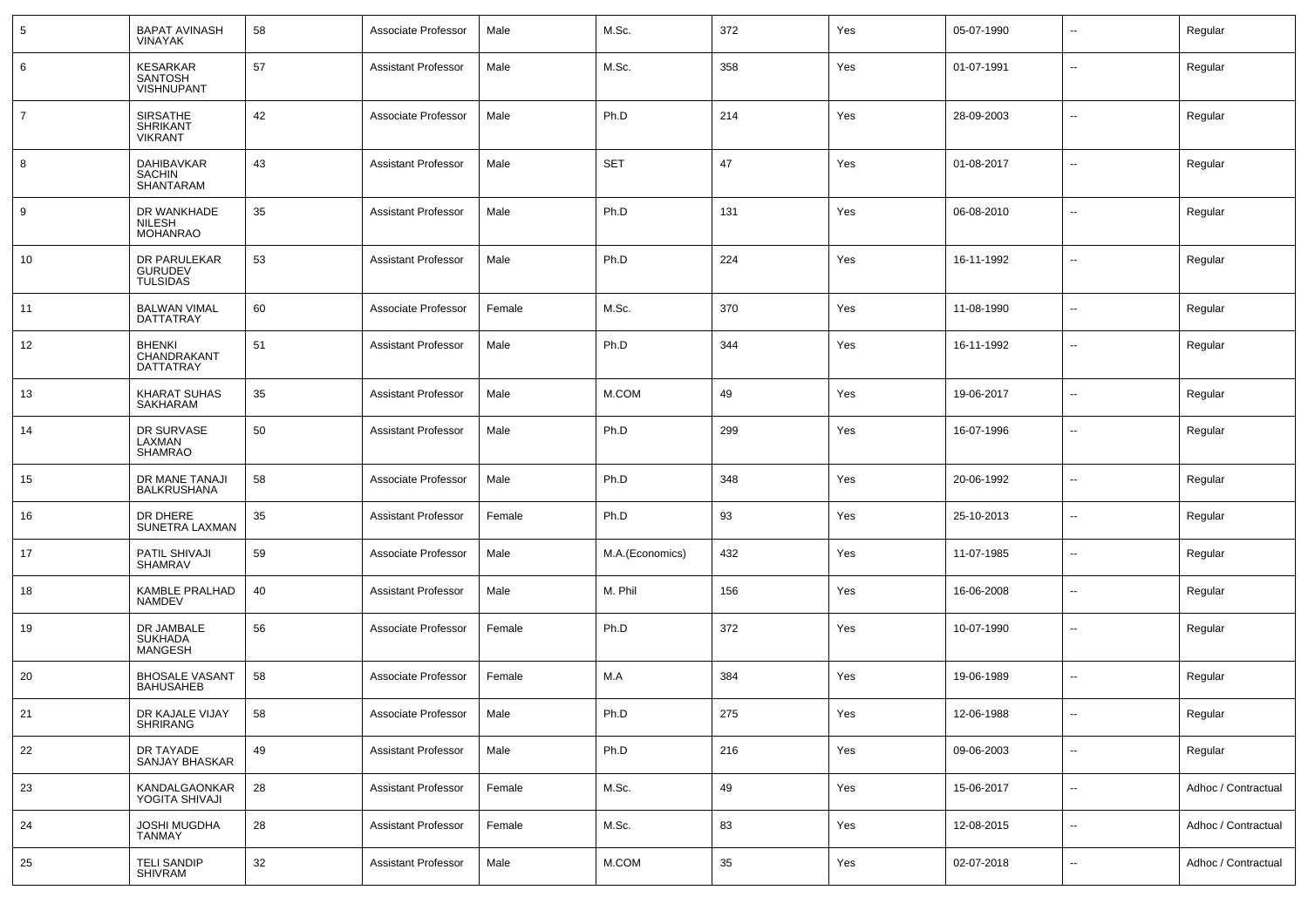| 26 | HIRLEKAR RASHMI<br><b>RAMESH</b>                  | 47 | <b>Assistant Professor</b> | Female | M.COM            | 60  | Yes | 03-08-2016 |                          | Adhoc / Contractual |
|----|---------------------------------------------------|----|----------------------------|--------|------------------|-----|-----|------------|--------------------------|---------------------|
| 27 | MANDELKAR<br><b>SURAJ VIJAY</b>                   | 28 | <b>Assistant Professor</b> | Male   | M.Sc.            | 30  | Yes | 16-06-2019 | $\overline{a}$           | Adhoc / Contractual |
| 28 | <b>TEURWADKAR</b><br><b>BALKRISHNA</b><br>DATTU   | 34 | <b>Assistant Professor</b> | Male   | <b>MBA</b>       | 120 | Yes | 18-07-2011 | $\sim$                   | Adhoc / Contractual |
| 29 | PIRKHAN SANA<br><b>ABDUL GANI</b>                 | 28 | <b>Assistant Professor</b> | Female | M.Sc.            | 61  | Yes | 25-06-2016 | н.                       | Adhoc / Contractual |
| 30 | <b>VALANJU NITIN</b><br><b>MANOHAR</b>            | 42 | <b>Assistant Professor</b> | Male   | M.Sc.            | 152 | Yes | 09-10-2008 | $\ddot{\phantom{a}}$     | Adhoc / Contractual |
| 31 | <b>MORYE</b><br><b>SHRADDHA</b><br><b>SHIVDAS</b> | 27 | <b>Assistant Professor</b> | Female | M.Sc.            | 31  | Yes | 28-01-2017 | н.                       | Adhoc / Contractual |
| 32 | LOMTE SUSHANT<br><b>PRAKASH</b>                   | 25 | <b>Assistant Professor</b> | Male   | M.Sc.            | 27  | Yes | 01-04-2019 | н.                       | Adhoc / Contractual |
| 33 | PEDNEKAR<br><b>RAJASHRI</b><br><b>DHANAJI</b>     | 28 | <b>Assistant Professor</b> | Female | <b>MBA</b>       | 59  | Yes | 13-08-2016 | н.                       | Adhoc / Contractual |
| 34 | RAORANE NIKITA<br><b>MOHAN</b>                    | 28 | <b>Assistant Professor</b> | Female | MSc(Mathematics) | 25  | Yes | 10-06-2019 | н.                       | Adhoc / Contractual |
| 35 | <b>SARANG PRITI</b><br><b>PRATHAMESH</b>          | 28 | <b>Assistant Professor</b> | Female | M.COM            | 48  | Yes | 06-07-2015 | $\overline{\phantom{a}}$ | Adhoc / Contractual |
| 36 | ZORE RAJU BABU                                    | 34 | <b>Assistant Professor</b> | Male   | M.A              | 24  | Yes | 01-01-2019 | $\sim$                   | Adhoc / Contractual |
| 37 | KADAM NUTUN<br><b>SACHIN</b>                      | 43 | <b>Assistant Professor</b> | Female | M.Sc.            | 187 | Yes | 25-11-2005 | н.                       | Adhoc / Contractual |
| 38 | <b>KHAN SAMSHER</b><br><b>DAUD</b>                | 28 | <b>Assistant Professor</b> | Male   | M.Sc.            | 71  | Yes | 21-08-2015 | н.                       | Adhoc / Contractual |
| 39 | <b>TARI SHAMALI</b><br><b>SHANKAR</b>             | 29 | <b>Assistant Professor</b> | Female | M.COM            | 61  | Yes | 15-06-2016 | н,                       | Adhoc / Contractual |
| 40 | <b>BORKAR</b><br>SHAHABANU<br><b>HAMID</b>        | 35 | <b>Assistant Professor</b> | Female | M.COM            | 24  | Yes | 24-07-2019 | н.                       | Adhoc / Contractual |
| 41 | AMDOSKAR<br><b>ANKITA ASHOK</b>                   | 27 | <b>Assistant Professor</b> | Female | <b>MCA</b>       | 20  | Yes | 01-12-2019 | $\sim$                   | Adhoc / Contractual |
| 42 | LAD TANUJA<br>TUKARAM                             | 31 | <b>Assistant Professor</b> | Female | MBA              | 96  | Yes | 03-07-2013 | $\overline{\phantom{a}}$ | Adhoc / Contractual |
| 43 | HINDLEKAR NITIN<br><b>BALKRISHNA</b>              | 34 | <b>Assistant Professor</b> | Male   | MMS              | 23  | Yes | 23-09-2019 | $\overline{a}$           | Adhoc / Contractual |
| 44 | DR BORKAR<br>NAMRATA R                            | 42 | <b>Assistant Professor</b> | Female | <b>BHMS</b>      | 20  | Yes | 12-10-2019 | $\overline{\phantom{a}}$ | Adhoc / Contractual |
| 45 | KAMTEKAR<br><b>ANKITA SANTOSH</b>                 | 27 | <b>Assistant Professor</b> | Female | M.Sc.            | 25  | Yes | 17-06-2019 | $\sim$                   | Adhoc / Contractual |
| 46 | <b>KARPE PRIYANKA</b><br><b>DEVIDAS</b>           | 29 | <b>Assistant Professor</b> | Female | M.Sc.            | 55  | Yes | 09-12-2016 | $\sim$                   | Adhoc / Contractual |
| 47 | SAWANT<br>DAKSHATA<br>SHANKAR                     | 26 | <b>Assistant Professor</b> | Female | M.Sc.            | 24  | Yes | 17-06-2019 | $\overline{\phantom{a}}$ | Adhoc / Contractual |